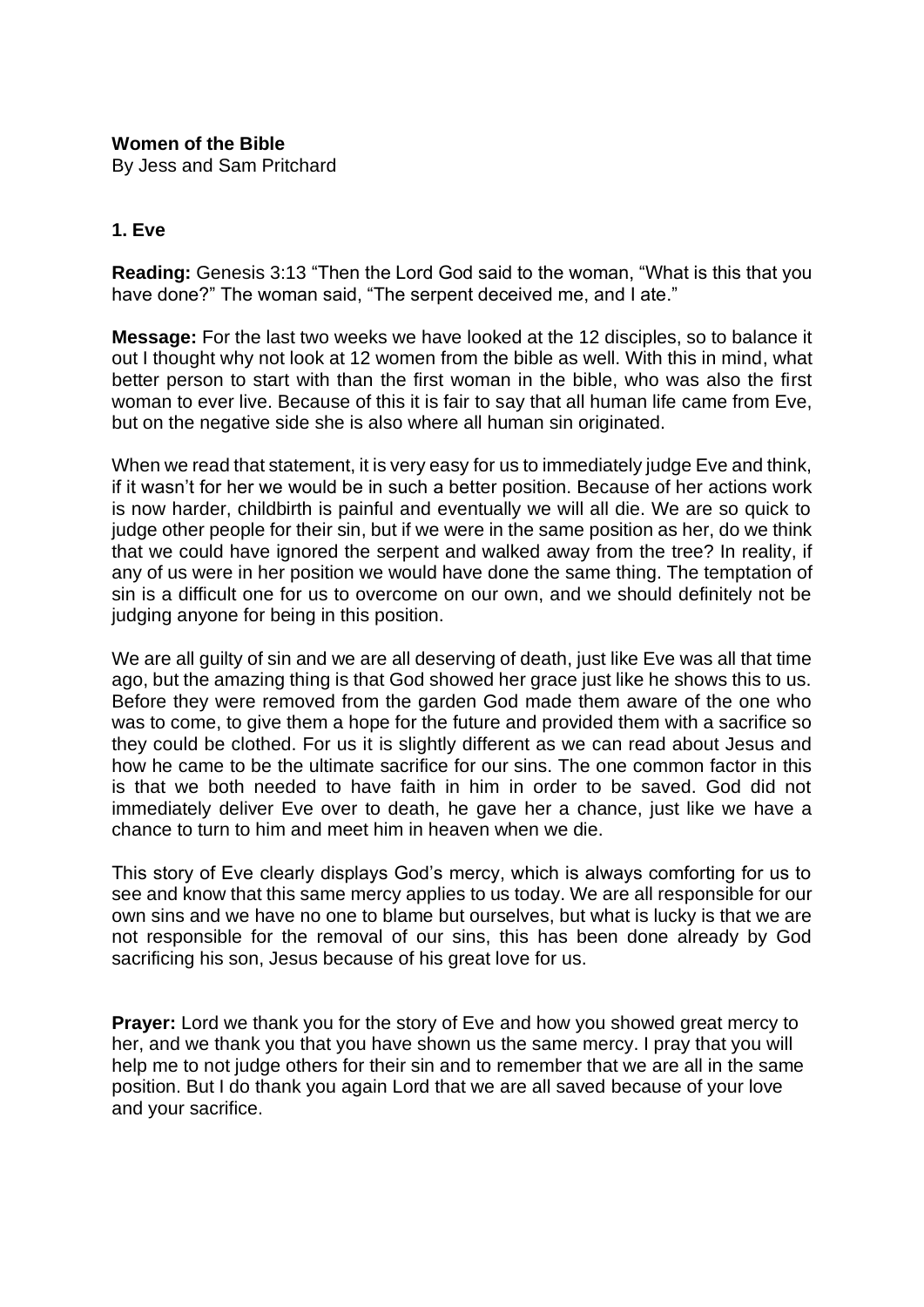# **2. Sarah**

**Reading:** "The Lord said, "I will surely return to you about this time next year, and Sarah your wife shall have a son." And Sarah was listening at the tent door behind him. Now Abraham and Sarah were old, advanced in years. The way of women had ceased to be with Sarah. So Sarah laughed to herself, saying, "After I am worn out, and my lord is old, shall I have pleasure?"." (Genesis 18:10-12).

**Message:** The story of Sarah is one that is familiar to some as it is used quite often in Sunday schools. A quick recap of the story is that Sarah was Abraham's wife and they both wanted a child, but as they got older, they did not think they would ever have one. However, this was something God had promised them, but Sarah struggled to believe this promise would come true.

This promise was first given to Abraham when he was told his descendants would be as numerous as the stars, which clearly implied that Sarah would need to have a child, but there was disbelief from the start. This disbelief came from the fact that she was aware that physically she was too old to have a child and by the worlds standards this was not likely to happen. Even in above verse when Sarah was given a shorter time frame, she was in such disbelief she laughed.

I don't think I am out of place by saying that we have all felt like this at some point in our lives and began to doubt that something might happen. Maybe we have been praying for a family member to be saved, praying for an illness to be healed or even in the same position as Sarah, praying that you will have a child one day, but we know that God is faithful, and he keeps his promises. Sarah was patient throughout her waiting, even though she found it very difficult and was upset or frustrated at times, she trusted God and he kept his word.

I think the lesson from this story can be summed up very well in Hebrews 11:11 which says, "And by faith even Sarah, who was past childbearing age, was enabled to bear children because she considered him faithful who had made the promise". This shows that even though Sarah had doubts and there were times she thought the promise would not happen, she continued to have faith and then she bore a child.

It is important to remember at this point that faith won't just give you everything you ask for, but we need to trust that God knows what is best. His timing and his decisions are perfect, and he is in control. Our job is to trust him and to pray to him and to worship him as well.

**Prayer:** I thank you Lord that you know what is best for me and you're the one who is in control. I am sorry for when I don't trust you like I should, but I thank you that you never let me go regardless. I pray that you will help me to trust your timing and have patience to leave your plans work out.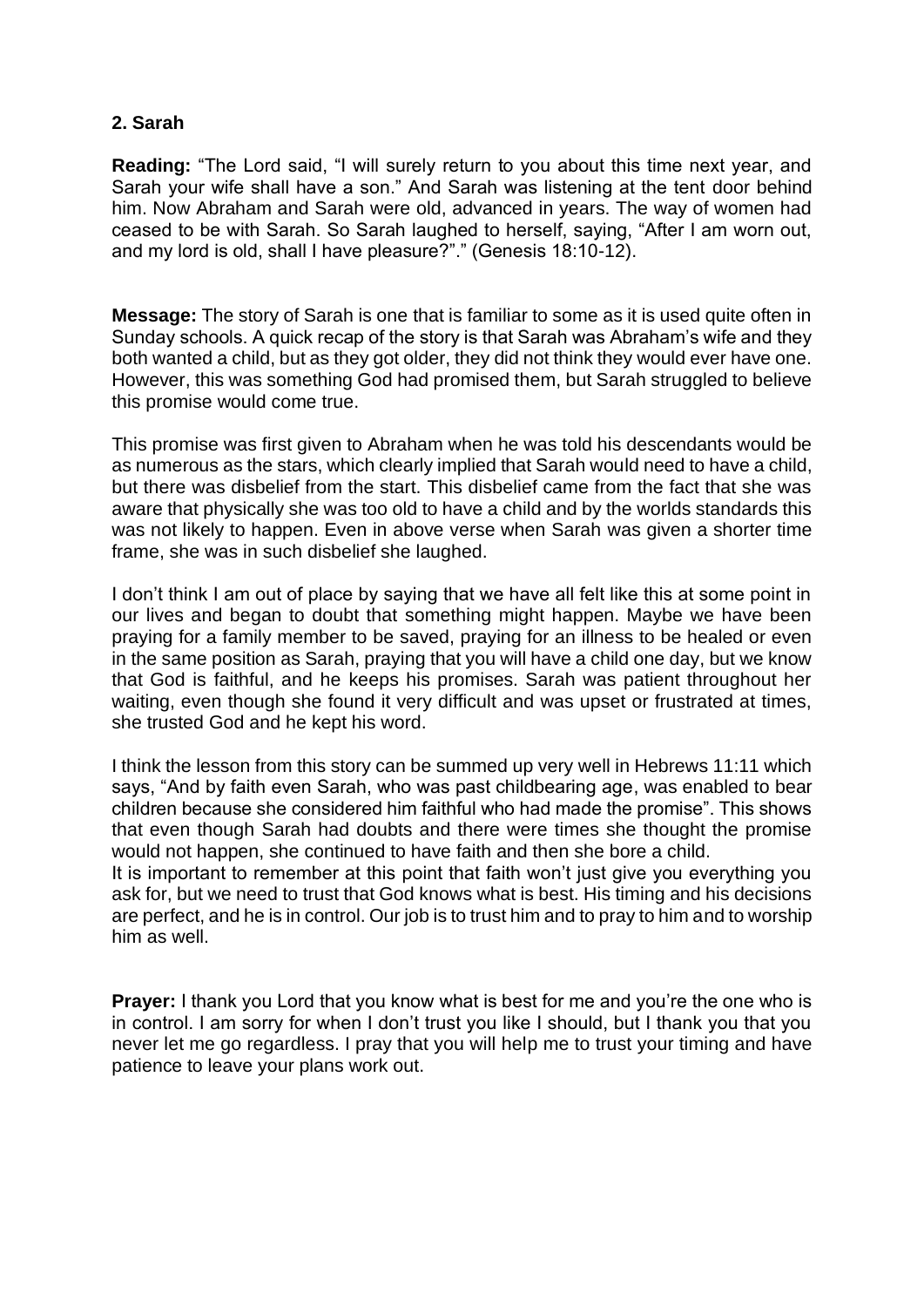# **3. Rahab**

**Reading:** "By faith Rahab the prostitute did not perish with those who were disobedient, because she had given a friendly welcome to the spies" (Hebrews 11:31)

**Message:** Yesterday we looked at Sarah, who's story was mentioned in Hebrews and now we look at the only other woman who was mentioned by name in Hebrews 11 and that is Rahab. Rahab lived in Jericho and her and her family were saved from the destruction of Jericho because of her deeds of faith. This deed must have been something pretty impressive for her to be saved. When we read the account of Rahab, we see that she lied to save the spies. Lying which is clearly against the Ten Commandments, yet caught up in this narrative about the reception and welcome she gave the spies she also lied to protect them and through those events she was still spared.

Hebrews is very careful to not promote or advocate the act of lying instead citing a friendly welcome the King James Version says, "Received the spies with peace". This is a very difficult passage with many different views on it I believe that Rahab was saved despite her lying not because of it. Then thing we can say for certain is that lie she told was well intentioned even if the act of lying is discouraged throughout scripture. What we can commend Rahab for doing was standing up against the soldiers who came looking for the spies, who were in a much higher position of authority compared to her as a prostitute. She would have been considered as the lowest of the low in society and she made a stand against those who represented the Kings authority.

This is not an easy thing for anyone to do, when we are challenged by the world the easy option is to just go along with it and to follow their lead. It took a lot of courage for her to stand up to them to protect these people, especially knowing what could happen to her and her family if the soldiers found out the spies were hidden in the roof. This is an important lesson we can take from Rahab, that even though she was not the most truthful person in the bible, she did stand up in faith because of what she believed. We know that she had heard stories about this God as that is what she told the spies in Joshua (chapter 2 vs 9 if you want to have a read), so she had a limited understanding of who He is and what he is capable of.

Even with this limited knowledge she was willing to step out in faith, and this does provide us with a challenge. She knew little and tried to do good, we know a lot but how often do we try to do good? How much more willing should we be to take that step of faith when we know so much more about God and who he is because we have the entirety of the Bible. And of course through her someone looked Down on by society, despite lying she was made through God's plan a part of the genealogy of Jesus.

**Prayer:** Lord I thank you that even though we may do things wrong that you can still use us and still love us, just like you used Rahab. I thank you that you can give us courage to take a stand for you and to step out in faith, and I pray you will give me more of this courage so I can take more opportunities to stand for you. We thank you for caring for your people and for protecting us these last few months and we pray this protection will continue.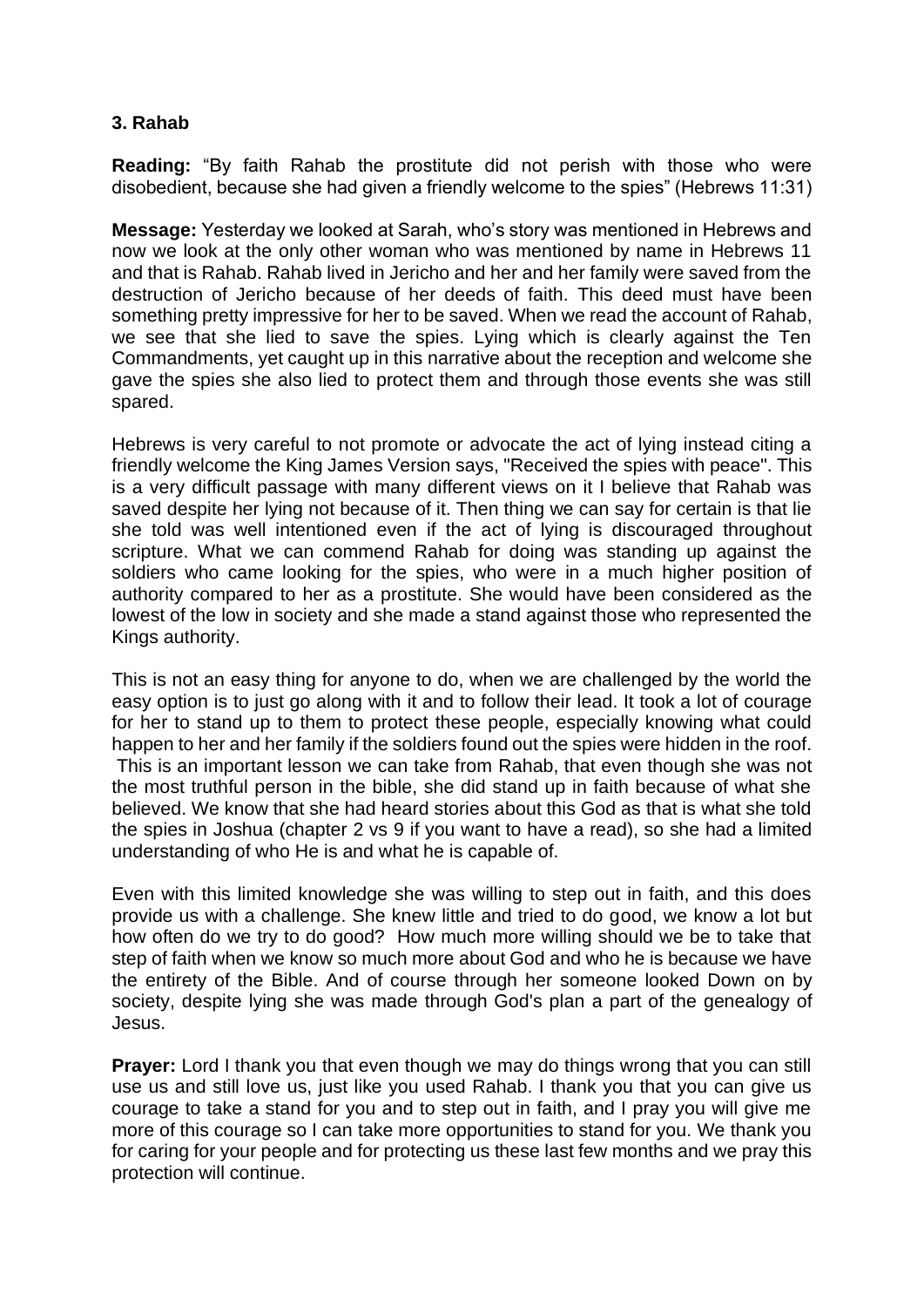## **4. Ruth**

**Reading:** "But Ruth said, "Do not urge me to leave you or to return from following you. For where you go I will go, and where you lodge I will lodge. Your people shall be my people, and your God my God. Where you die I will die, and there will I be buried. May the Lord do so to me and more also if anything but death parts me from you." And when Naomi saw that she was determined to go with her, she said no more." (Ruth 1:16-18)

**Message:** The book of Ruth is one of my favourites from the bible as the story has so many aspects to it, there is sadness and joy which is true of life today. I believe that whatever we are going through there is a lesson we can take from Ruth and apply it to that. If I did write about all these lessons, then I would not need to write another devotional for a few weeks. In this devotional I am going to look at Naomi and how she was a great example for us to follow.

As a bit of a background Naomi was the mother in law of Ruth, who lost her husband and two sons. This is a tragedy that anyone would find difficult, and at times like this naturally we look to the people we care about and want them around. However, Naomi cared for these girls so she told them to go back to their hometown so they could be with their own people and carry on with their lives.

Ruth decided to stay with Naomi, which clearly showed that she cared about her a lot so Naomi must have shown a lot of love to Ruth. What's more than that is that Ruth did not only want to stay with Naomi but she was willing to follow her God, which makes me think about how great a witness Naomi must have been. Ruth was willing to leave her people and all that she knew because she had seen Naomi's faith and she was willing to follow her God.

Even in the first few verses of this book we can see that by being bold in our faith and displaying our beliefs clearly that this can rub off on those around us and can have a really positive effect. In this story Ruth came to know God through seeing Naomi's faith and this shaped her story so she would then meet Boaz and continue the genealogy that eventually led to Christ.

**Prayer:** We thank you for your continued love for us, we pray that you would so fill us that others might see your love working in us and we pray that through you working in us they might be drawn to you. Amen.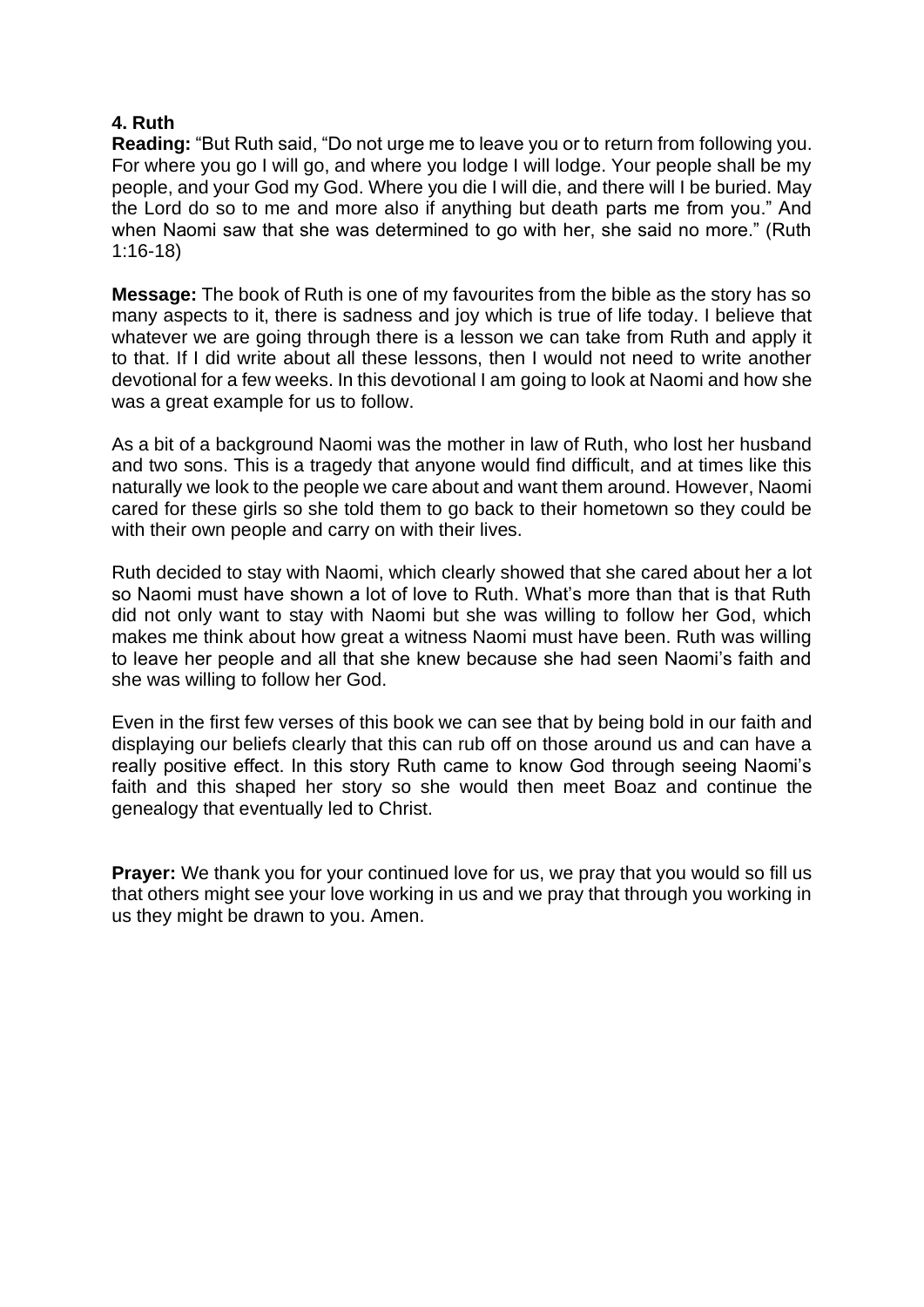# **5. Esther**

**Reading:** "The Jews had light and gladness and joy and honour. And in every province and in every city, wherever the king's command and his edict reached, there was gladness and joy among the Jews, a feast and a holiday. And many from the peoples of the country declared themselves Jews, for fear of the Jews had fallen on them" (Esther 8:16-17)

**Message:** A few days ago, we looked at the story of Rahab and how much courage it can take to take a stand for God against the world. Today I am going to use the story of Esther to look at what the results can be if we do take a stand, despite how difficult it can be.

The story of Esther is one with a lot of twist and turns and we can see how hard it was for her to take this stand, but the fate of her people was at stake. She knew that if she upset or angered the King then this could potentially lead to her death, so it was a big risk for her. But this did not stop her, she clearly trusted that God would protect her, so she went and spoke to the king.

This worked out very well as the King declared that the Jews would not be slaughtered as Haman had planned and as we can see from the verse above they were in a much better position afterwards as they had 'joy and honour' which wasn't bestowed on them before. What is also encouraging from the verse above is not only were they saved from the slaughter from the king, but also many people 'declared themselves Jews'. Many people were saved after seeing what had happened to the Jews and this is ultimately what we should be aiming for is to see others being saved.

One important thing to remember is that just because we take a stand it doesn't necessarily mean that we are going to save a nation of people and people from other countries will hear and turn to God. It could be something as simple as telling your neighbour you are going to church, or in these times sending a friend the online services, you never know what is going to happen in their lives but that step could be the first point in their relationship with God. Anyway if Esther can do it with the thought that she could be facing death, you can have a chat with your neighbour about what you'll be doing on Sunday.

**Prayer:** Lord I thank you that you work in mysterious ways. We thank you that Esther was chosen as the queen and was then able to save her people, which had amazing results. I pray we will have the same courage as Esther and be able to take a stand for you and hopefully see results, but we know we can trust you and everything will work out according to your plan. Amen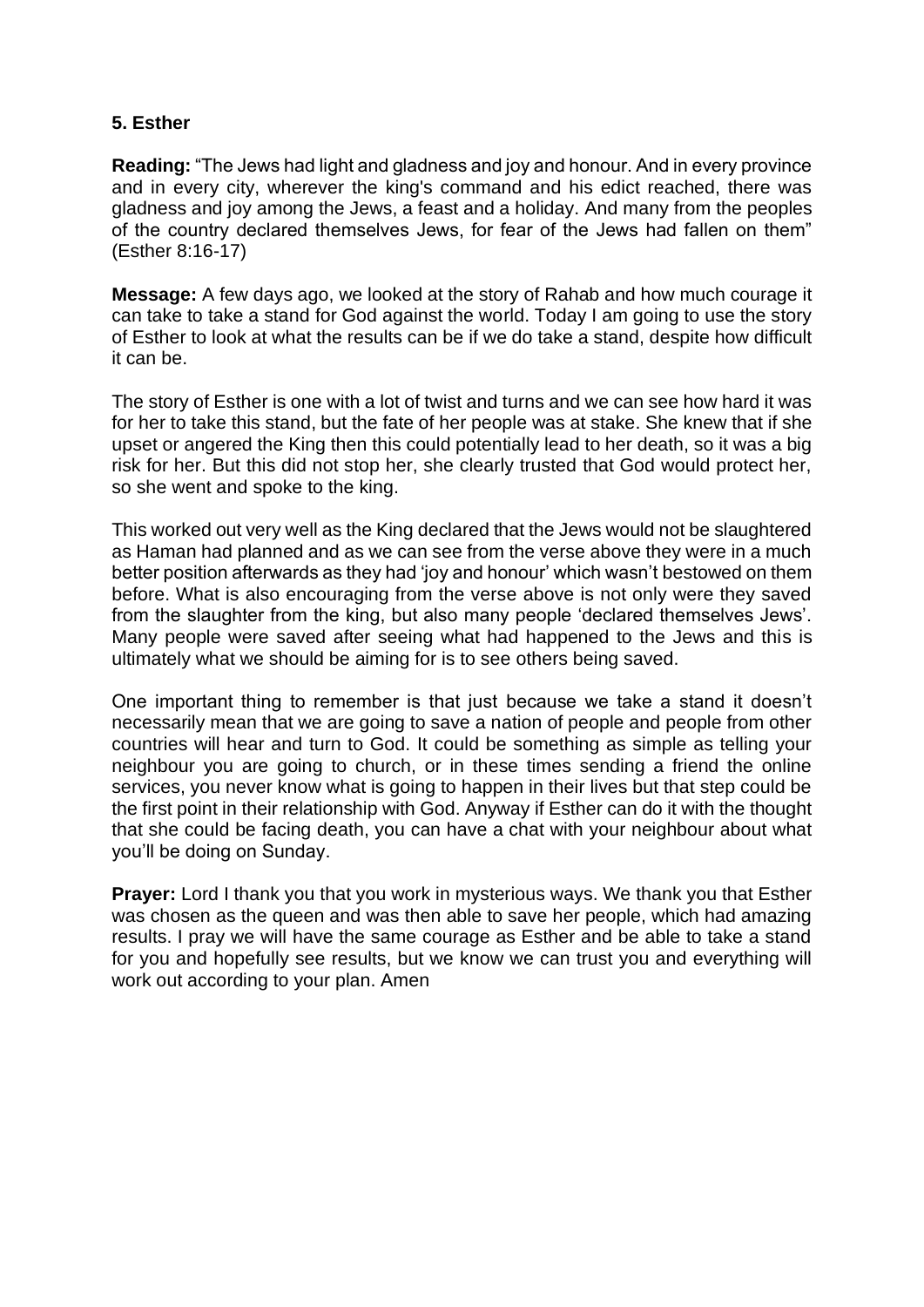## **6. The Widow of Zarephath**

**Reading:** "And Elijah said to her, "Do not fear; go and do as you have said. But first make me a little cake of it and bring it to me, and afterward make something for yourself and your son. For thus says the Lord, the God of Israel, 'The jar of flour shall not be spent, and the jug of oil shall not be empty, until the day that the Lord sends rain upon the earth." And she went and did as Elijah said. And she and he and her household ate for many days" (1 Kings 17:13-15)

**Message:** It is hard to follow instructions sometimes, especially when we think that the instructions won't make any difference, or they won't work. One example of this could be in school when a teacher is telling you to stop leaning back on to the two back legs of your chair as you will fall. At this point you probably used to think that you have done it so many times previously without injury that you are sure of the result, but you stop anyway to show you are listening. In this story we meet The Widow of Zarephath who is given an instruction by Elijah and even though she thinks she knows the end results she still follows it through.

From the beginning of the story we see that God has a plan to not only to save the widow and her son from starving but also to save her in a much more important way. In this story the Widow had little food, so little that she thought this was going to be her last meal.

However, God had a different plan. When Elijah asked her for food a second time and told her that her jar of flour and her oil would not run out until the rain comes, she must have been questioning this, but this did not stop her from believing and acting on this. She took a step of faith at this point to use what she thought was the last of her food to feed Elijah before herself and her son. This must have been hard for her to do as if Elijah was wrong her and her son would not get to eat, but she trusted God would provide. How often do we do this in our lives? Do we trust that God will provide for us so we leave everything in his hands, or do we keep a little bit back for ourselves just encase the results we get are not what we think they should be?

**Prayer:** Lord, I thank you that you know what is best for us and you will provide exactly what we need. I also thank you that you don't always just give us what we want, as we do not know what is best for ourselves. I pray you will help me to trust you and your provision and to leave everything in your hands. Amen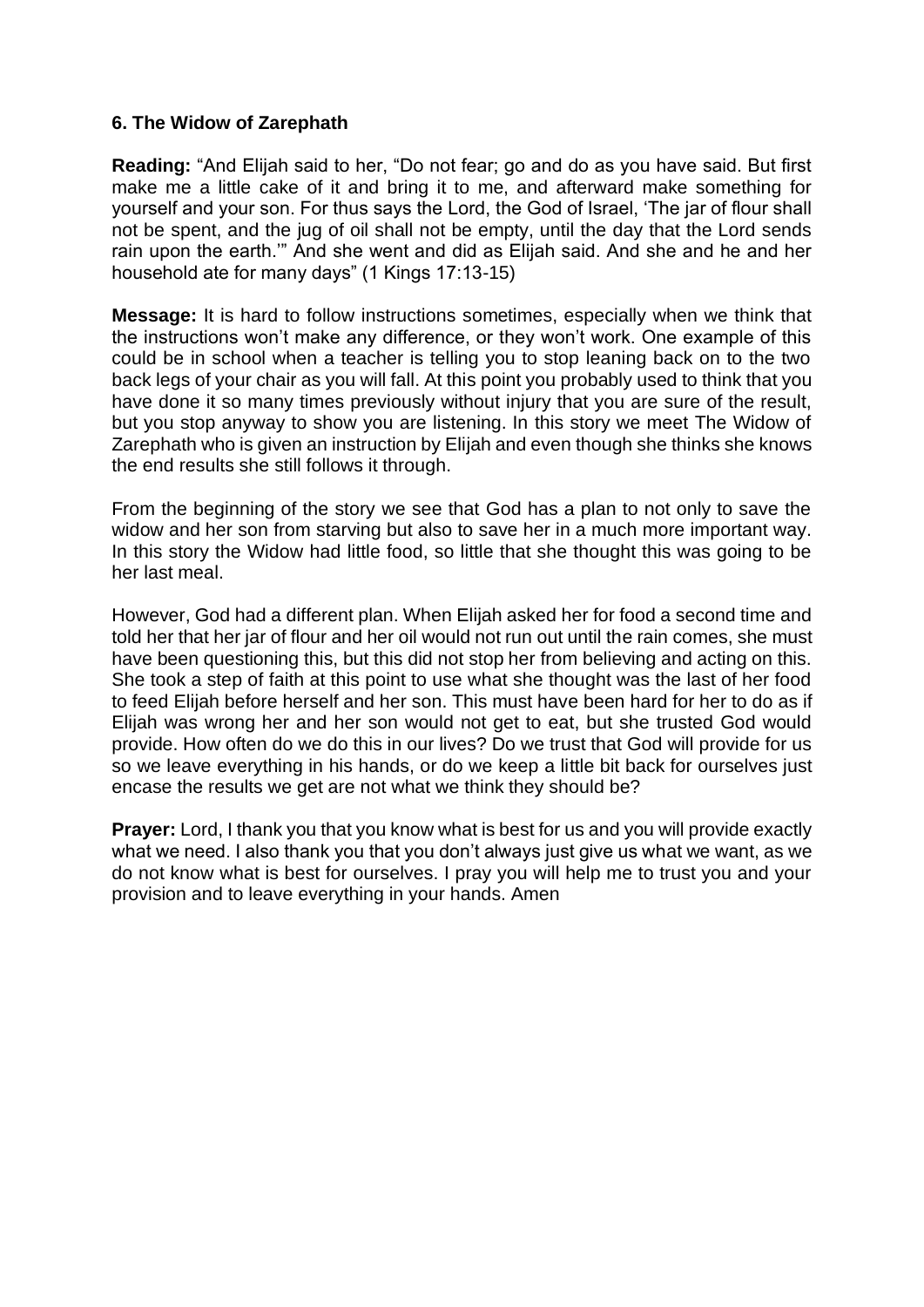## **7. Mary the mother of Jesus**

**Reading:** And Mary said, "My soul magnifies the Lord, and my spirit rejoices in God my Saviour, for he has looked on the humble estate of his servant. For behold, from now on all generations will call me blessed; for he who is mighty has done great things for me, and holy is his name. (Luke 1:46-49)

**Message:** If it is not clear from the verse above the Mary we are going to be looking at today is Mary, Jesus' mother. Her story is probably one of the most well-known stories of the bible as it is quoted in churches and Sunday schools every Christmas. Usually when looking at Mary we would look at the miracle of Jesus birth and how she was told about this through an Angel, but today I am going to look at Mary's reaction to these events rather than the story itself.

When we look at what happened to Mary we know that she was distressed as it was certainly not a normal situation. She clearly had a lot of questions which is understand and it is likely that any of us would be confused or scared as well. At this point it would have been easy for Mary to turn away from God or think that he had no idea what he was doing, but this was not what she did. She trusted God, even though she did not fully understand the situation herself.

The above passage also shows that she not only trusted in him, but she praised him and rejoiced in him. She did not understand what she was going through but she knew that God knew best, and he would not put her in harm's way. She even knew her story would be important for generations to come, which it must be for us to revisit it every year. However, after reading this can we say that we react the same way? Do we trust that God knows what is best for us and do we trust his plans? If not, why? What is stopping us from trusting him?

For Mary there were probably a lot of fears running through her head; what will people think about me? Will my husband to be believe me? Am I going to be able to raise this baby who is the son of God? These were big questions, but she did not doubt God, she held fast to his promise and now many generations have called her blessed.

**Prayer:** Lord, I thank you that we can trust every aspect of our lives to you as you know what is best for us. I pray that when I am confused or scared that you will help me to praise you instead of worrying. I thank you that the stories in the bible are still applicable to us even now and I thank you for each opportunity we have to learn from your word.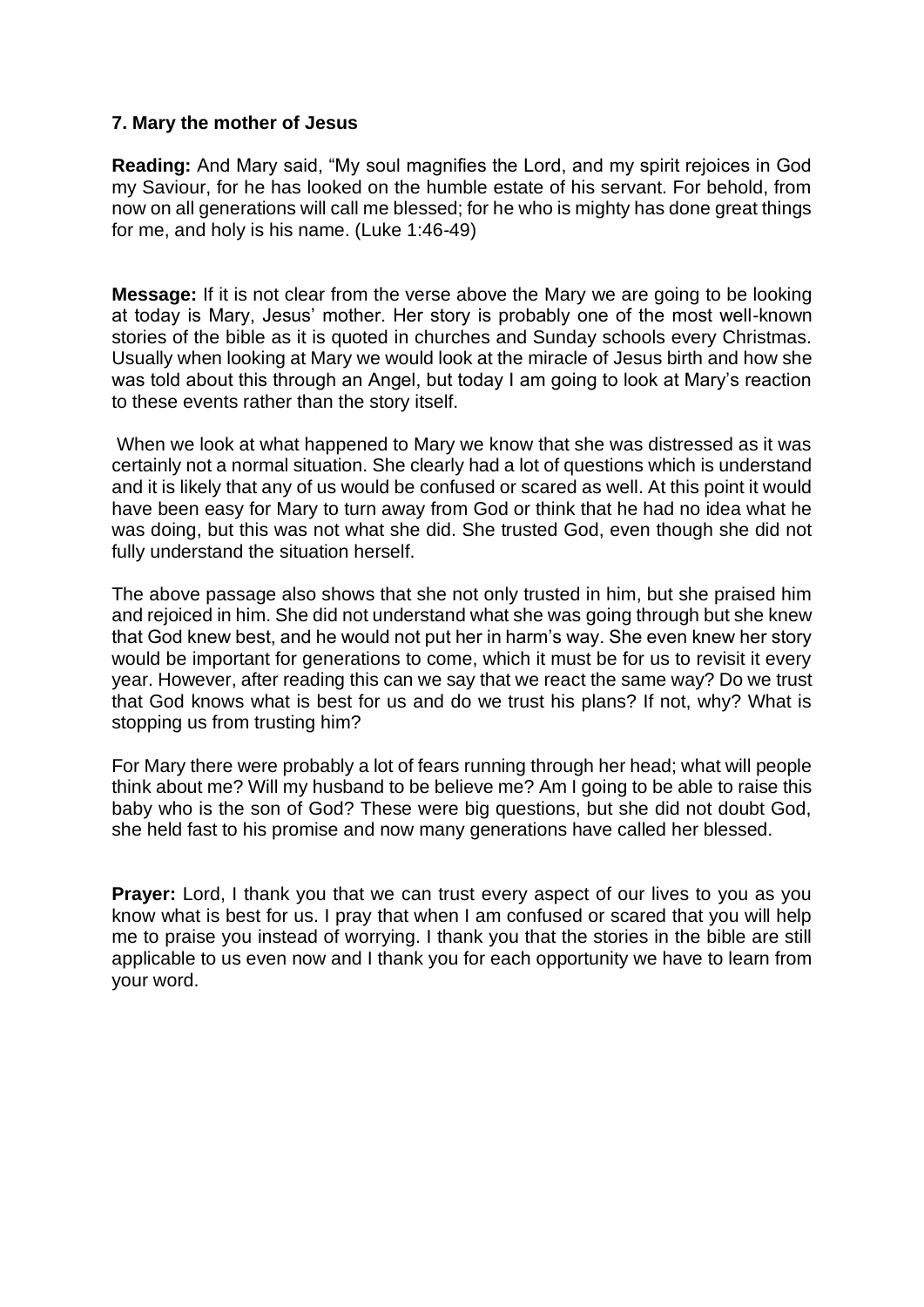## **8. Martha**

**Reading:** "But Martha was distracted with much serving. And she went up to him and said, "Lord, do you not care that my sister has left me to serve alone? Tell her then to help me." But the Lord answered her, "Martha, Martha, you are anxious and troubled about many things, but one thing is necessary..." (Luke 10:40-42).

**Message:** I know a lot of you reading this will know the feeling of when someone is coming to visit you, you need to get the house perfect and tidy up. If you are anything like me, it can take the whole day to tidy to make sure everything is right for your guests. Even when they arrive this doesn't stop as you want to make sure they have a drink, make sure they are comfortable and that everything runs smoothly.

There is nothing wrong with doing this you may think, you are just being a good host, what more can people want? But in all the rushing around you miss out on the funny story just being told and you miss out on actually spending time with your guests. Well, this situation is exactly what happened to Martha.

From the verse above we can see that Martha was so worried about making sure everything was done correctly around the house that she nearly missed out on spending time with the Lord. It's slightly different because we are not preparing the house for Jesus to physically walk into, but it can be something as simple as trying to work out the perfect routine for your quiet times and planning them out, but not actually spending time on them because your plan isn't quite right. You could think that you can't regularly pray until you have a very organised checklist of who and what to pray for and a timeline of when prayers are answered, so you make the list rather than actually praying.

It is important to remember that in these times that God does not want us to be perfect, he isn't looking for the most organised person with the best colour coded checklist, he is looking for a relationship with us. If we spend so much time worrying about the little things, then we are going to miss out on building a close relationship with him as we are worrying about everything else. At this point I will say there is nothing wrong with being organised and by making sure things go right, but when this planning and organising stops you from building a relationship we need to turn our minds to the "one thing that is necessary."

**Prayer:** Lord, I thank you that we do not need to be perfect in order to build our relationship with you, and I pray that you won't let worry or anxious thoughts get in the way of our time with you. I pray that you will help us focus our minds on you and not think about those things that can distract us.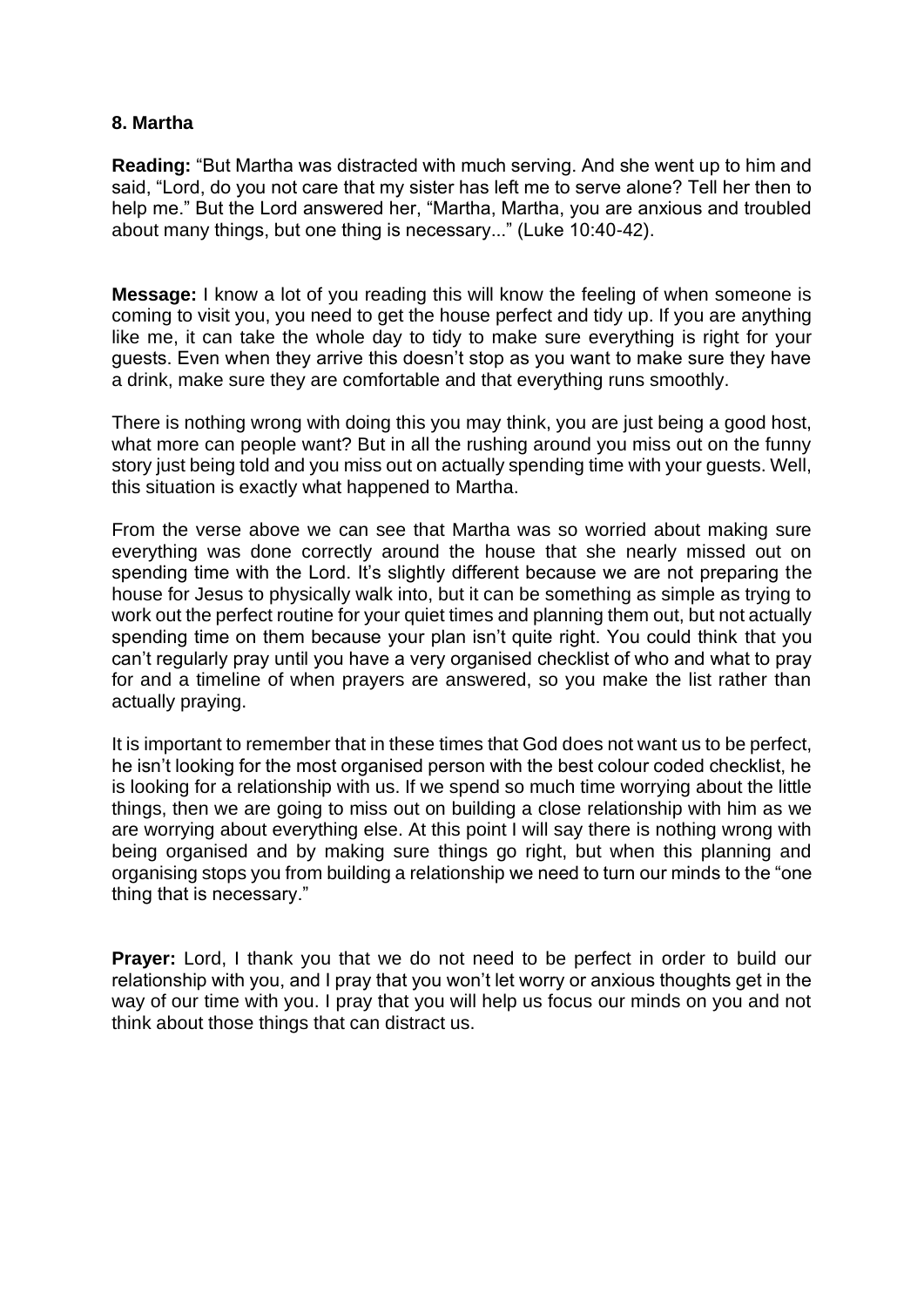## **9. Mary**

**Reading:** "Now as they went on their way, Jesus entered a village. And a woman named Martha welcomed him into her house. And she had a sister called Mary, who sat at the Lord's feet and listened to his teaching. But Martha was distracted with much serving. And she went up to him and said, "Lord, do you not care that my sister has left me to serve alone? Tell her then to help me." But the Lord answered her, "Martha, Martha, you are anxious and troubled about many things, but one thing is necessary. Mary has chosen the good portion, which will not be taken away from her." (Luke 10:38-42)

**Message:** Yesterday we looked at Martha and how she was trying to make everything perfect while Christ was in the house. But while this was going on there was someone else in the house who we are going to look at today. This was Martha's sister Mary. It is from the same passage as yesterday but just a bit more added in to show Mary's side of the story.

We can see that while Martha was rushing around and focusing on everything in the house, Mary's first priority was not to go and help. For most people this would be considered quite rude, seeing someone struggling and rushing to get everything done but no offer of help has been given. But from the verses above we can see that this was not the case.

Mary was not offering to help because she wanted to listen to Jesus' teaching and this was the most important thing she could have been doing at the time. As we see from Martha's reaction this is something that is not widely understood, and this is definitely the case today. If we tell a friend or a family member that we can't come to an event or spend time with them on a Sunday because we are going to church, a lot of times they may ask us if we can miss one week because it is not that important. But in times like this it is important to remember Mary's story and follow her example.

She was being criticised by her sister and probably felt a bit guilty for not helping, but the fact that Christ said that she was correct for listening to him was probably a huge encouragement. As hard as it may be for us to say no to friends or family members, or even for us to resist distractions when it comes to spending time with Christ, we need to avoid this, just like Mary did. As the verse says, "one thing is necessary", we should be focussing fully on Christ and putting him first before all other things.

**Prayer:** Lord, I thank you for what we can learn from your word, even in this same passage we have had different lessons and I thank you they both still apply today. I pray that you will help me to think more like Mary and to put you first before all things. I am sorry for when I am distracted, or other things draw me away from you, but I thank you that you are still the one thing that I need in life and you will never leave me or forsake me.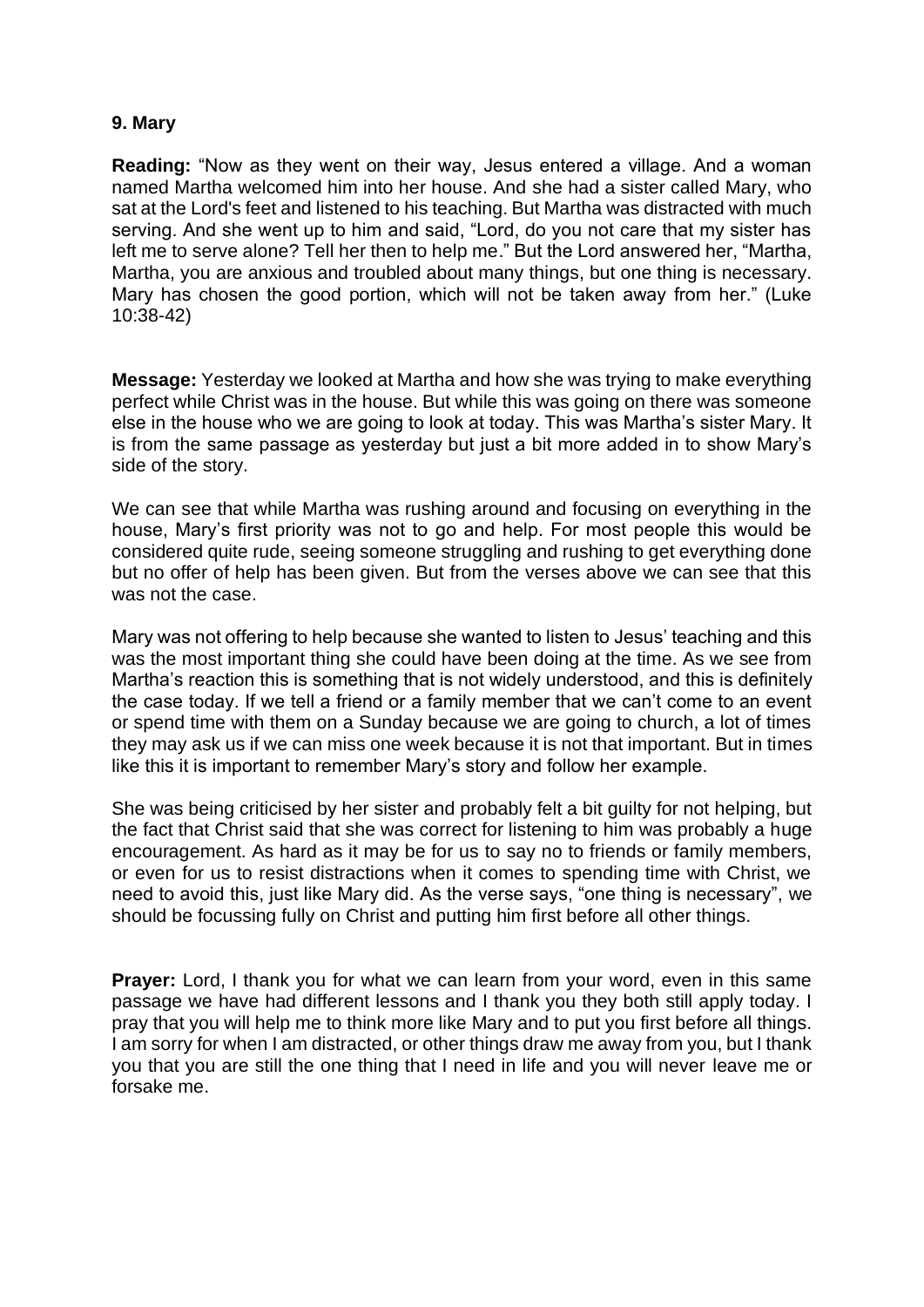## **10. Women at Samaria**

**Reading:** "Many Samaritans from that town believed in him because of the woman's testimony, "He told me all that I ever did." So when the Samaritans came to him, they asked him to stay with them, and he stayed there two days. And many more believed because of his word. They said to the woman, "It is no longer because of what you said that we believe, for we have heard for ourselves, and we know that this is indeed the Saviour of the world." (John 4:39-42)

**Message:** As we can see from the title the woman, we are going to look at today doesn't have a name, and that's because in the bible she wasn't given a name. In the worlds standards this could mean that she is not an important character, but as I have mentioned in a previous devotional, God does not follow the world's standards. She has her story in the bible which shows that it is of extreme importance, as it was chosen by God to be in there which means it has a lesson for us to learn.

This story is one that is relatively well known but I will give a quick run through as I am mainly going to focus on the end of the story. After Jesus had been on a long journey he stopped at a well for a drink and met the woman at the well. He then asked her for a drink even though Jews and Samarians never interacted, which surprised her. He then challenged her on her sins, and she then believed and followed him, and it is the next part of the story I will focus on.

When this woman came to know Jesus, she was so happy and excited that she could not keep this news to herself, and she ran into her town, leaving her water jug behind, which was the reason that she went to the well to start with. Because of her actions, many people came to believe in Christ, and they made an effort to get to know him further. I wonder when was the last time we were so excited about a message we heard or a passage of the bible we had read that we had to tell everyone about it and shared this good news?

I think we can all be guilty of not sharing the news like we should or not being as excited as we should be, but this does not mean that God loves us any less. But when we think about this story and how the woman's actions meant so many people were saved, this should give us the motivation to share the good news that means so much to us.

**Prayer:** Lord, I thank you for opportunities that you give me to share your word with others, but I am sorry that I don't make the most of each one. I pray you will help me to be bold and like the woman from Samaria I pray I will be so excited about you and your word that I have to share your word with others.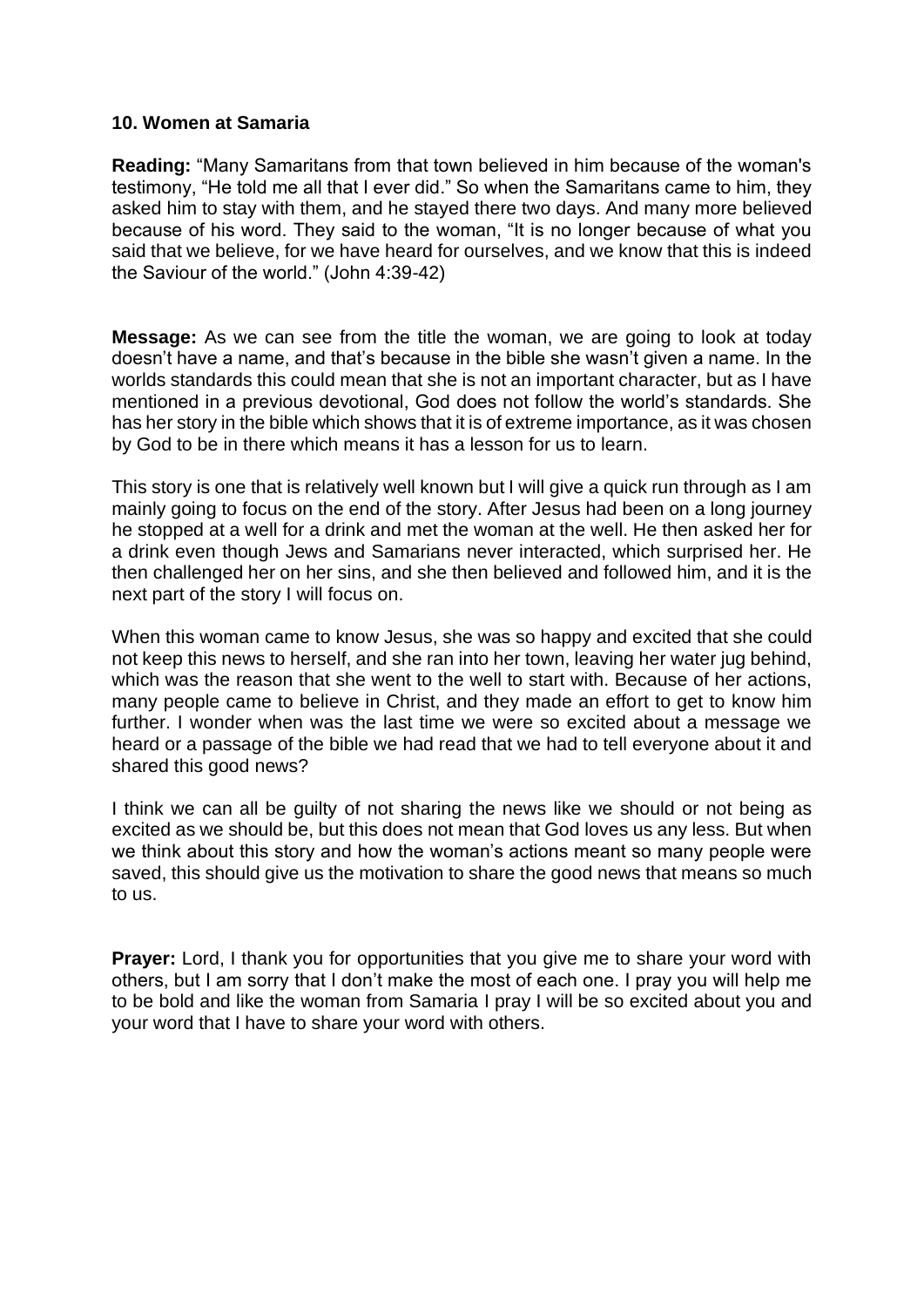## **11. Nympha**

**Reading:** For I bear him witness that he has worked hard for you and for those in Laodicea and in Hierapolis. Luke the beloved physician greets you, as does Demas. Give my greetings to the brothers at Laodicea, and to Nympha and the church in her house. (Colossians 4:13-16)

**Message:** Very little is known about Nympha she is mentioned solely in this one verse, but despite this I think it is a very relevant and topical character to examine. As we have recently studied Paul lists a long list of Christians and believers many of whom we know their traits and character and in this great list of saints we read about the faithfulness of Nympha.

Was this woman a great preacher, evangelist or teacher did she lead thousands of people to Jesus through her understanding of the Bible? No, quite simply she opened her house and allowed the church meet there. Her act of service was very simple, some might even consider it small she had a house, and she allowed the church to meet there and use it. Yet Paul felt it worthy to mention her service.

What can we learn about Nympha? We really only know two things about her, firstly she owned a house, secondly, she used It for God. In our daily lives we have so much but when was the last time we thought to use it for God.

Something so small and simple but was such a blessing to the church, when was the last time we opened up our house to members in the church? When was the last time we made a conscious effort to invite someone round for a cup of tea (always offer someone a cupper) maybe even some biscuits but most importantly fellowship, open the bible with them, pray with them? When was the last time we opened up our homes as a way of proclaiming Jesus?

I also want to address those people might not have the time or a house to open up, what do you have? What has God given you that you can then use for Him? Do you have time? Do you have energy or strength do you have financial means do you have a phone to be able to encourage each other in Jesus? You might not have much, but are you using it for God?

What can we learn about Nympha? What she had she used for God's glory, do we use what we have for ourselves or for Him?

**Prayer:** Help us to love you and be transformed by you and help us to reach out, we thank you that we have a message which fills us and can help and encourage others. We ask that you help us to manage and use our resources for you and not just for ourselves. We pray that all of us no matter who we are might be able to serve you. Amen.